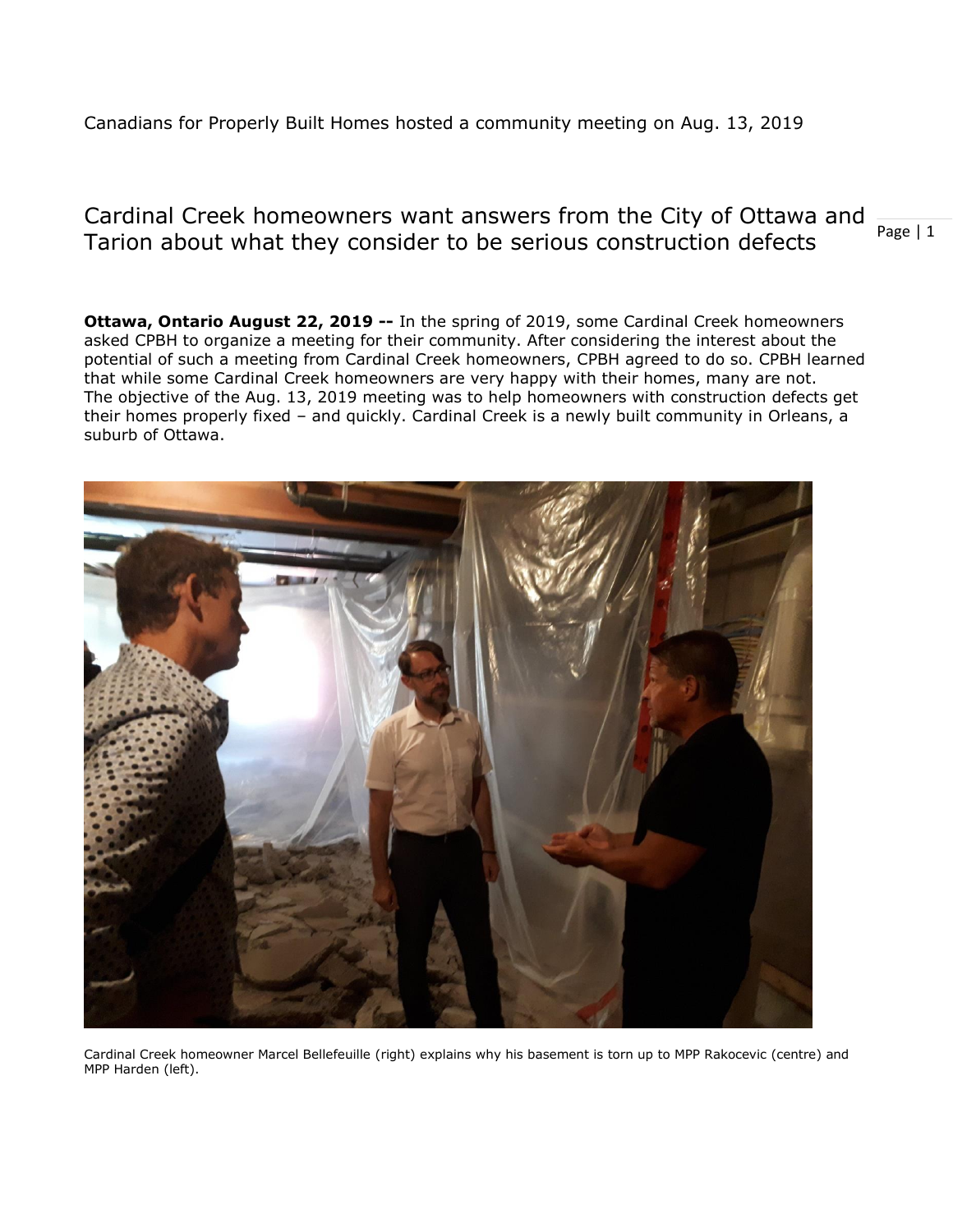CPBH hand-delivered flyers about the meeting to the more than 300 Cardinal Creek homes twice – in June and July. Representatives from the City of Ottawa and Tarion Warranty Corporation were

invited to participate in the meeting. Both accepted. Tarion sent approximately 12 representatives while the City of Ottawa sent approximately seven. Lisa Thompson, Minister of Government and Consumer Services of the Government of Ontario, Parliamentary Assistant MPP Bailey, MPP Marie France Lalonde, Mayor Jim Watson and City Councillor Stephen Blais were also invited to attend. Minister Thompson, Parliamentary Assistant Bailey and Mayor Watson did not attend. NDP Critics MPP Rakocevic, the NDP Critic for the Ministry of Government and Consumer Services, which oversees Tarion, and MPP Harden, the NDP Critic for Seniors, were also invited and they attended.

More than 100 people attended at the Royal Canadian Legion in Orleans on August 13, 2019. Prior to the meeting, 85 Cardinal Creek homeowners registered.



Cardinal Creek homeowners lining up to ask questions of the City of Ottawa and Tarion

The City of Ottawa and Tarion Warranty Corporation representatives made presentations. Councillor Blais, MPP Lalonde and MPP Rakocevic also briefly addressed the crowd. Then, homeowners lined up to ask general questions. This was followed by the opportunity for Cardinal Creek homeowners to meet one-on-one with staff members of the City of Ottawa and Tarion.

During the general Q and A, homeowners expressed serious concerns about how both the City of Ottawa and Tarion have handled their responsibilities concerning their newly built homes. Following the meeting, the City of Ottawa provided written responses to some key questions. These are provided in Appendix 1.

A Vice President from the Tarion Warranty Corporation recently said he would provide written responses to some key questions. We will share those responses once obtained.

*"What is the responsibility and liability of the City? We paid you \$35,000 and here we are after your eight inspections." Homeowner*

Page | 2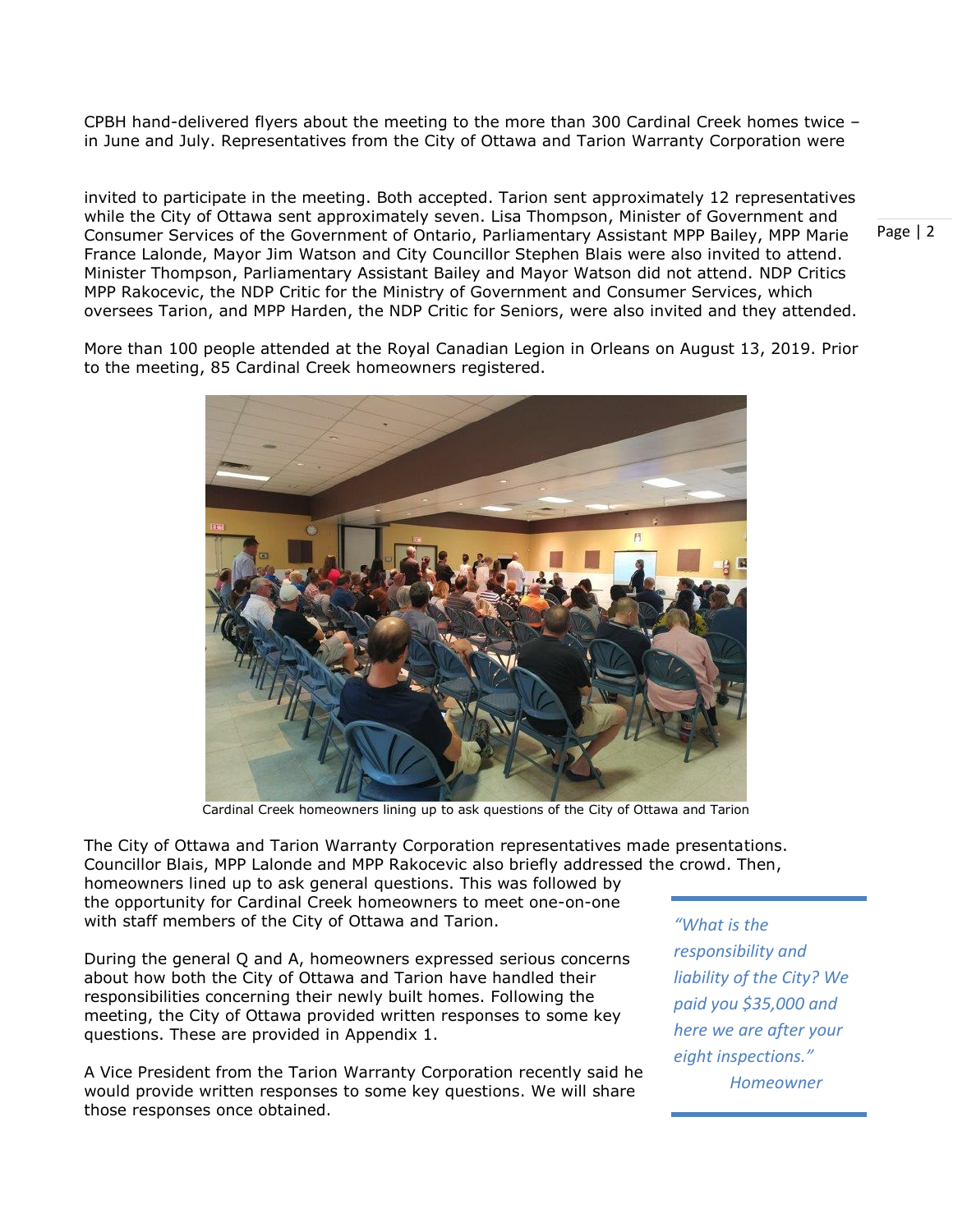*"Tarion is helping the builder, not us." Homeowner*

As CPBH has been saying for more than 15 years, consumers need fundamental change in the regime that governs new home construction. The situation facing so many of these homeowners proves it.

Page | 3

Meantime, these unfortunate people need their newly built homes properly fixed NOW.

#### ------------------------

#### **Canadians for Properly Built Homes**

Our Vision: Healthy, safe, durable, energy efficient residential housing for Canadians. [www.canadiansforproperlybuilthomes.com](http://www.canadiansforproperlybuilthomes.com/)

Founded in 2004, Canadians for Properly Built Homes (CPBH) is an independent, national, not for profit corporation dedicated to healthy, safe, durable, energy efficient residential housing for Canadians, and is the only organization of its kind in Canada. Working for consumer awareness and protection, CPBH is run by a volunteer Board of Directors and is supported by a volunteer Advisory Council of industry experts and other key stakeholders.

[www.canadiansforproperlybuilthomes.com](http://www.canadiansforproperlybuilthomes.com/) Twitter: @cpbh01

Facebook: <https://www.facebook.com/pages/Canadians-for-Properly-Built-Homes/1613240682226191> Instagram: cpbh01

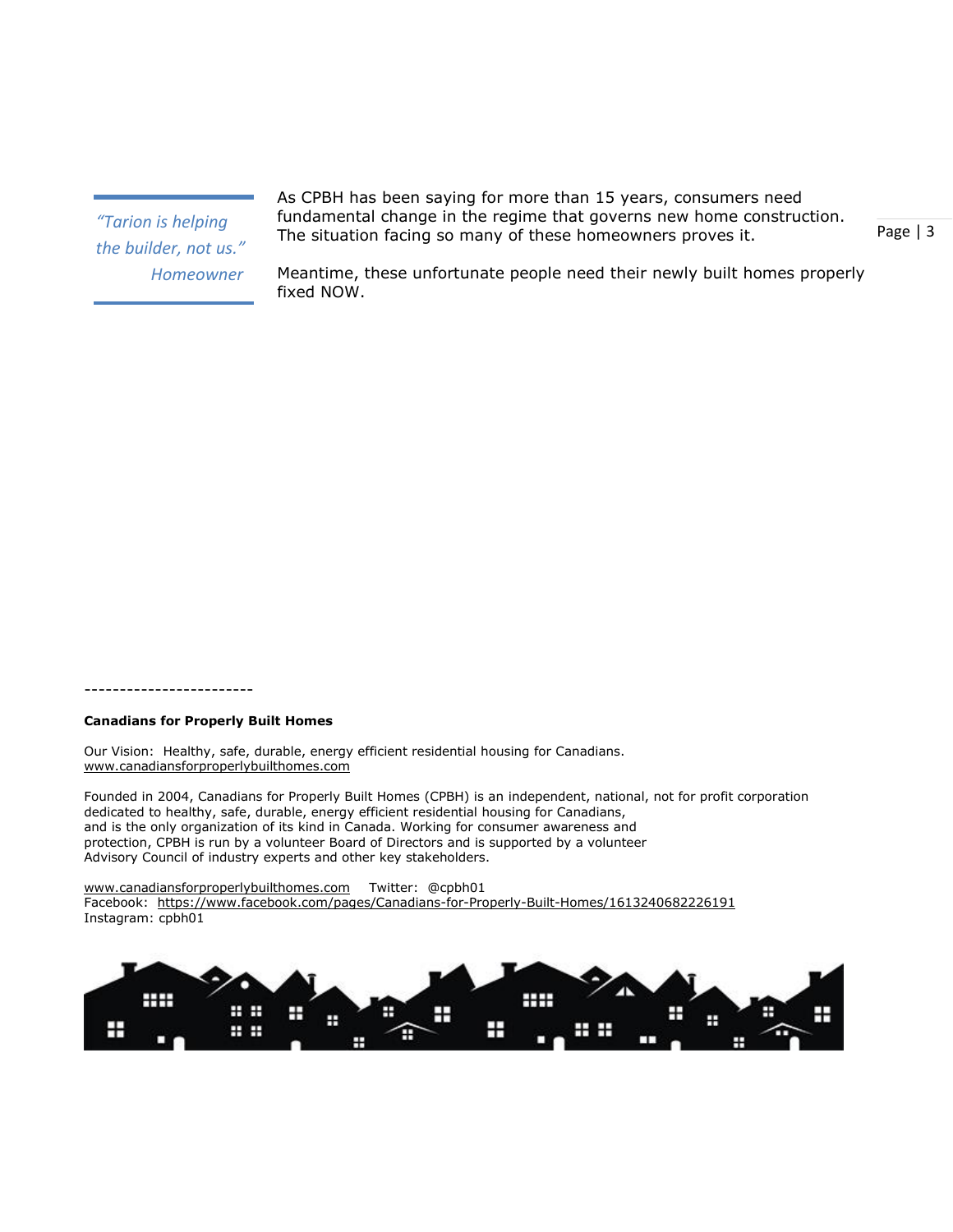## Appendix 1

# **Follow up from the Aug. 13, 2019 meeting that CPBH held for Cardinal Creek homeowners**

**Responses received on Aug. 22, 2019 from John Buck, Deputy Chief Building Official of the City of Ottawa**

1. How did these serious Ontario Building Code violations ever get by City inspectors?

In the absence of further specifics regarding alleged "serious Ontario Building Code violations", the following is provided. City of Ottawa's Building Code Services (BCS) branch enforces compliance to the Building Code Act (BCA) and the Ontario Building Code (OBC) through its permit approvals and building inspections programs. Because both programs are based on representative samplings, a permit having been issued is not a guarantee that construction will meet all OBC requirements. Similarly, an inspection having been "passed" is not a guarantee of 100% OBC compliance. It is the role of all involved in the construction of a building – designers, builders and subcontractors, manufacturers, and City staff – to ensure construction is carried out in accordance with the BCA and OBC. Should any homeowners wish to have their files reviewed or homes revisited by City staff, please have them contact John Buck at 613-580-2424 ext 41487 or [john.buck2@ottawa.ca.](mailto:john.buck2@ottawa.ca)

2. Some maintain that City knowingly closed files on some Cardinal Creek homes (even though homeowners had reported issues to the City) without proper repairs of the Code violations. Will the City reopen these files and force the builder to do the work, e.g., via an Order?

Should any homeowners wish to have their files reviewed or homes revisited by City staff, please have them contact John Buck at 613-580-2424 ext 41487 or [john.buck2@ottawa.ca.](mailto:john.buck2@ottawa.ca) Their files will be assessed on an individual basis, and any follow-up inspections and contact with the builder will be arranged, as appropriate.

3. What changes will the City make to its inspection processes for homes still under construction/to be constructed in Cardinal Creek?

A senior building official has carriage of files where homeowners have come to BCS with concerns post move-in. Of the 15 homes whose owners have come to BCS, most have been successfully resolved. Inspections on homes currently under construction are being carried-out as prescribed by the OBC and other applicable by-laws, policies and procedures.

Page | 4